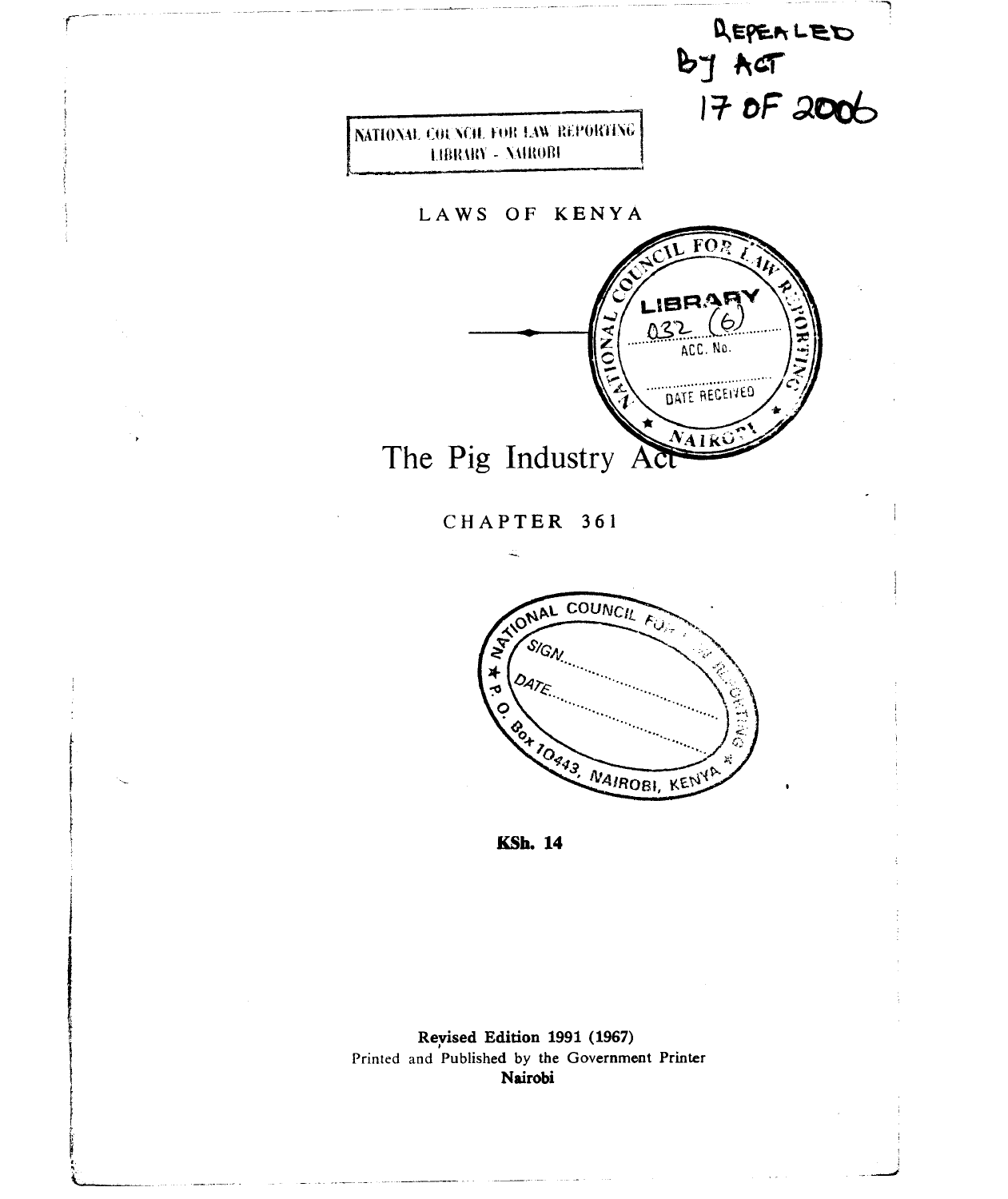## CHAPTER 361

# THE PIG INDUSTRY ACT

#### **ARRANGEMENT OF SECTIONS**

## *Section*

*1—Short* title.

2—Interpretation.

3—Establishment of Board.

4—Board to comply with Minister's directions.

5—Board to be body corporate with power to employ staff and establish pension schemes.

6—Meetings of Board.

7—Accounts and annual report.

8— Power to raise or borrow money.

9—Protection of members, officers, etc., of Board.

10—Functions of Board.

11—Licensing of butchers.

12—Licensing of bacon factories.

13—Control of purchasing and selling.

14—Records of bacon factories and butcheries.

**15—Powers of entry and examination of records.** 

**16—Transfer** and termination of licence.

17—Duration of licence.

18—Appeals.

19—Imposition of cess.

20—Funds of Board.

**21—Application of funds of Board.** 

22—Regulations.

23—Penalties.

24 Offences by companies, etc.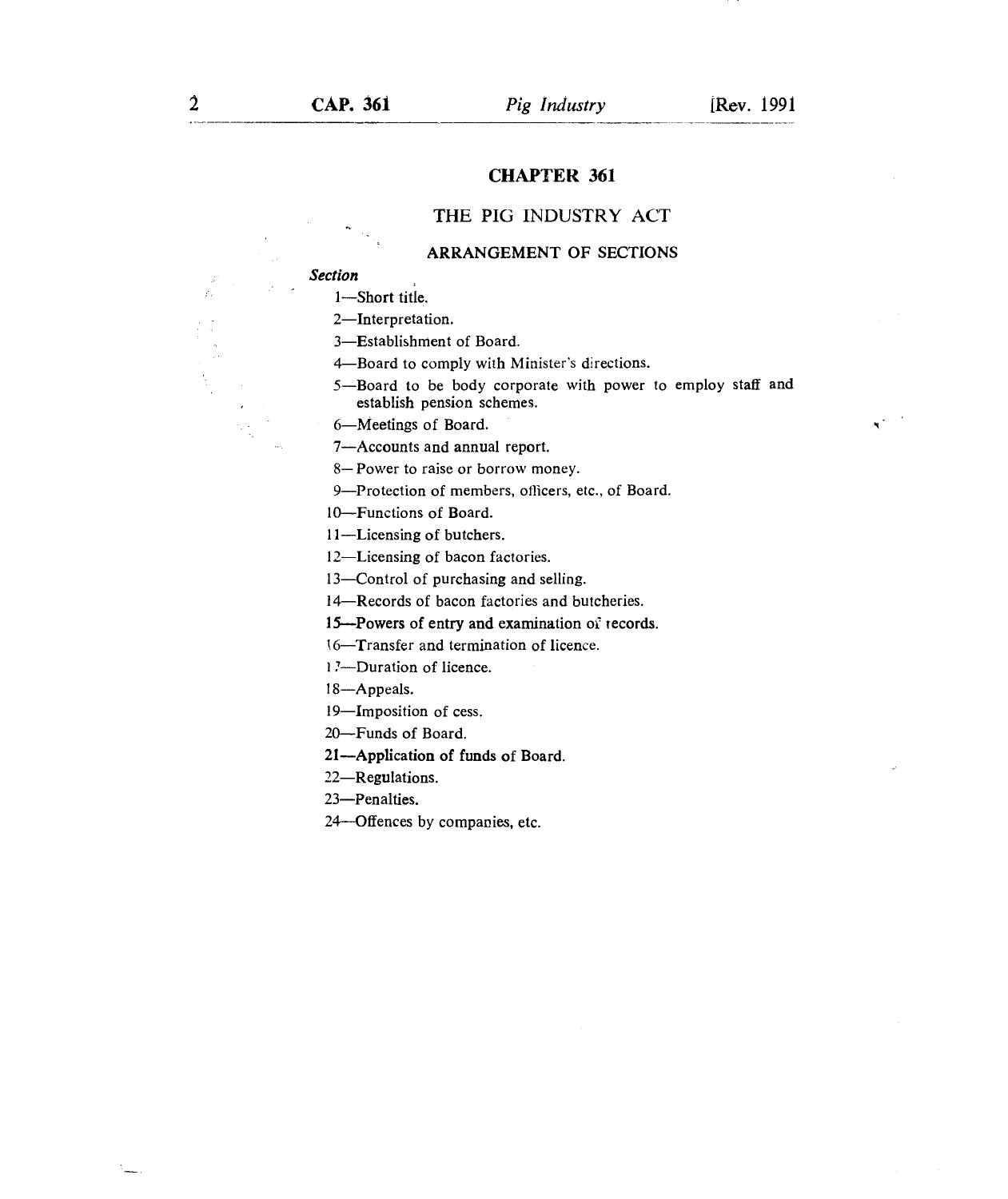$\zeta$ 

## **CHAPTER 361**

## **THE PIG INDUSTRY ACT**

11 of 1966, **13 of** 1988.

*Commencement: 15th March 1966* 

# **An Act of Parliament to provide for the advancement and control of the pig industry**

1. This Act may be cited as the Pig Industry Act. Short title.

**2. In this Act,** unless the context otherwise requires—

"bacon factory" means any building, structure or other place where pigs are slaughtered, dressed or cured for the manufacture of bacon or ham for sale or export;

"Board" means the Pig Industry Board established by **section 3;** 

"butcher" means a person who slaughters pigs;

"licensed butcher" means a butcher who holds a current licence from the Board to slaughter pigs;

"pig producer" means any person, licensed so to do under the Animal Diseases Act, or any rules made thereunder, who owns or keeps pigs, other than in his capacity as a butcher or licensee of a bacon factory.

**3. (1)** There is hereby established a Board, to be known as the Pig Industry Board, which shall consist of—

(a) a chairman to be appointed by the Minister;

- (b) the Director of Veterinary Services or a person deputed by him in writing for the purposes of this Act;
- $(c)$  two members to be appointed by the Minister, on the recommendation of the Uplands Pig Suppliers Association, to represent pig producers;
- **(d)not more than three additional members appointed by the Minister by** reason of their special **knowledge, ability, business experience or other qualifications or experience likely to be of benefit to the Board.**

Interpretation.

Cap. 364.

Establishment of Board.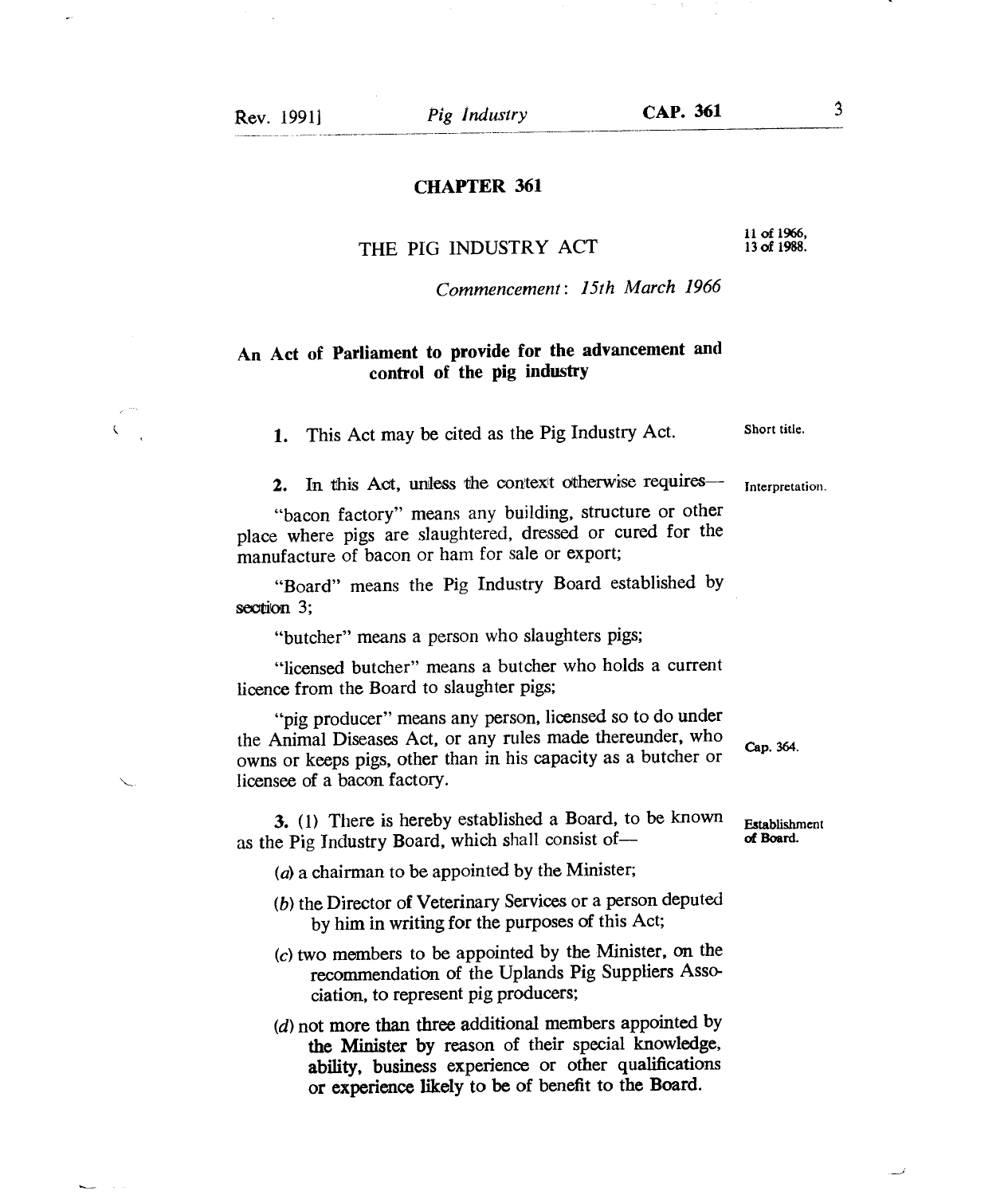(2) A member of the Board appointed under paragraph *(a),* paragraph *(c)* or paragraph *(d)* of subsection (1) shall hold office for a period of three years and shall then retire, but shall be eligible for reappointment.

(3) An appointed member of the Board shall cease to hold office if—

- $(a)$  he delivers to the Minister a written resignation of his office; or
- $(b)$  he is adjudged bankrupt or enters into a composition or scheme of arrangement with his creditors; or
- (c) the Board declares by resolution that he has been absent from three consecutive meetings of the Board without the leave of the Board; or
- (d)he is sentenced by a court to a term of not exceeding six months' imprisonment; or
- (e)he accepts office as a member of the staff of the Board; or
- (f) the Minister removes him from office on being satisfied that he is incapacitated by physical or mental illness or is otherwise unable or unfit to discharge the functions of a member or is unsuitable to continue as a member.

(4) Every appointment to the Board shall be notified in the Gazette.

4. In the exercise of its powers and in the performance of its functions under this Act, the Board shall act in accordance with any general or specific directions as may be given to it by the Minister.

5. (1) The Board shall be a body corporate having perpetual succession and a common seal, with power to sue and to be sued and to purchase, hold, manage and dispose of land and other property, and to enter into such contracts as it may consider necessary or expedient in the performance of its functions under this Act.

(2) The common seal of the Board shall be authenticated by the signature of the chairman of the Board or of some other member authorized by the Board to act in that behalf, together with the signature of the secretary or some other person authorized by the Board to act in that behalf. and such seal shall be officially and judicially noted.

Board to comply with Minister's directions.

Board to be body corporate with power to employ staff and establish pension schemes.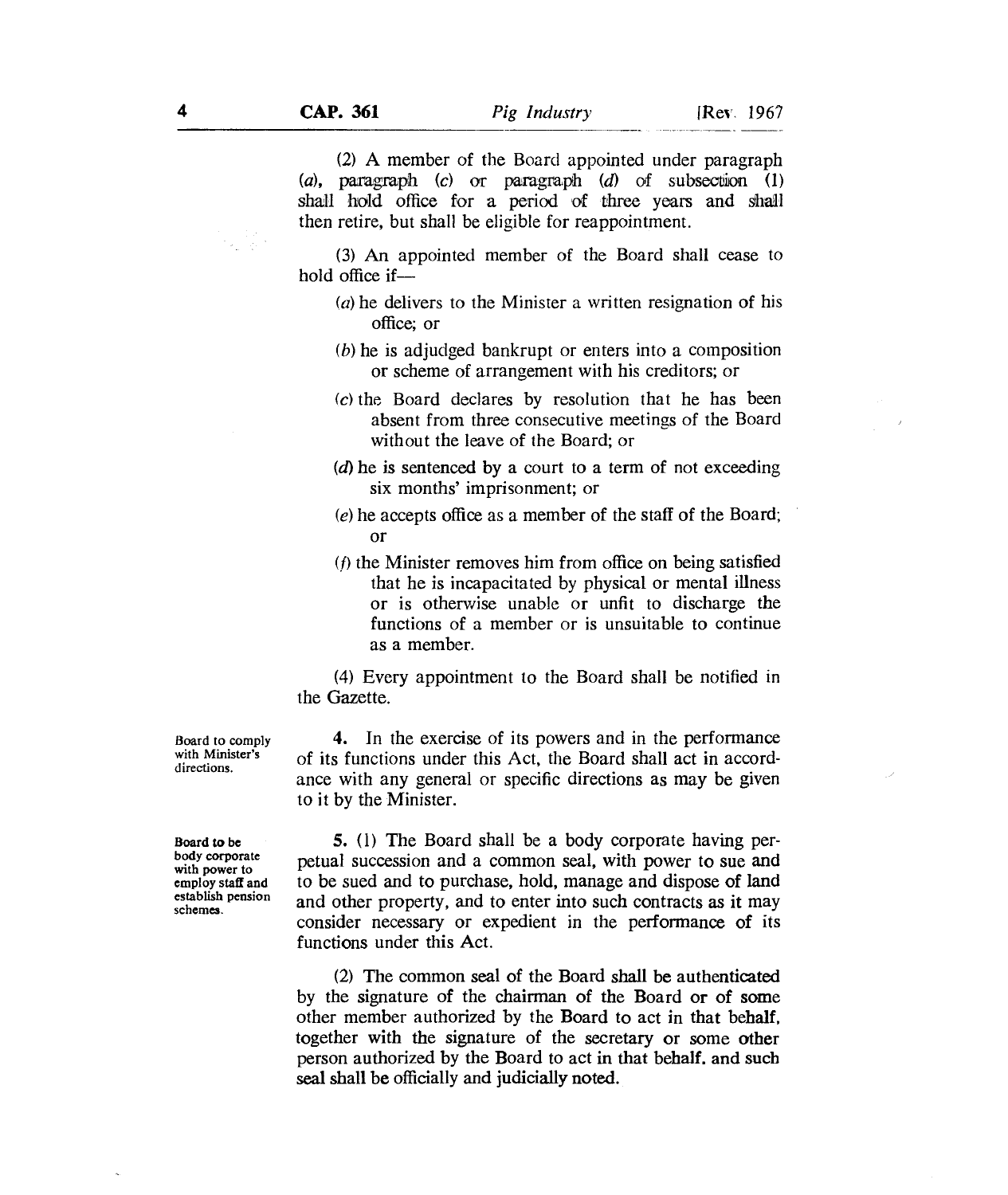Á

(3) All documents, other than those required by law to be under seal, made by, and all decisions of, the Board may be signified under the hand of the chairman of the Board or the secretary or some other person authorized by the Board to act in that behalf.

(4) The Board may appoint and employ, on such terms and conditions as it may from time to time determine, such officers and servants as it may consider necessary for the proper and efficient administration of the work of the Board.

(5) The Board may establish and make contributions to a pension or superannuation fund and a medical fund, for the benefit of its officers and servants, and may require such officers and servants to contribute thereto.

(6) The Board may appoint and employ, on such terms and conditions as it may from time to time determine, agents to carry out any of its functions under this Act.

(7) The Board may authorize any member or members thereof, or any officer employed by it, to exercise on its behalf such of its powers as it may from time to time specify, but the exercise of such powers shall, to the extent required by the Board, be reported without unreasonable delay to a meeting of the Board.

6. (1) The Board shall meet not less than twice in each Meetings of year, and not more than six months shall elapse between one meeting of the Board and the next.

(2) At every meeting of the Board three members shall form a quorum.

(3) In the absence of the chairman from any meeting of the Board, the members present shall elect one of their members to preside, and such member shall, as regards that meeting, have all the powers and attributes of the chairman under this Act.

(4) At every meeting of the Board the member presiding shall have a casting as well as a deliberative vote.

(5) Subject to this Act, the Board shall regulate its own procedure.

**7.** (1) The financial year of the Board shall be the period of twelve months ending on the 30th June or such other period of twelve months as the Board, with the approval of the Minister, may determine.

Accounts *and*  annual report 13 of 1988, sch.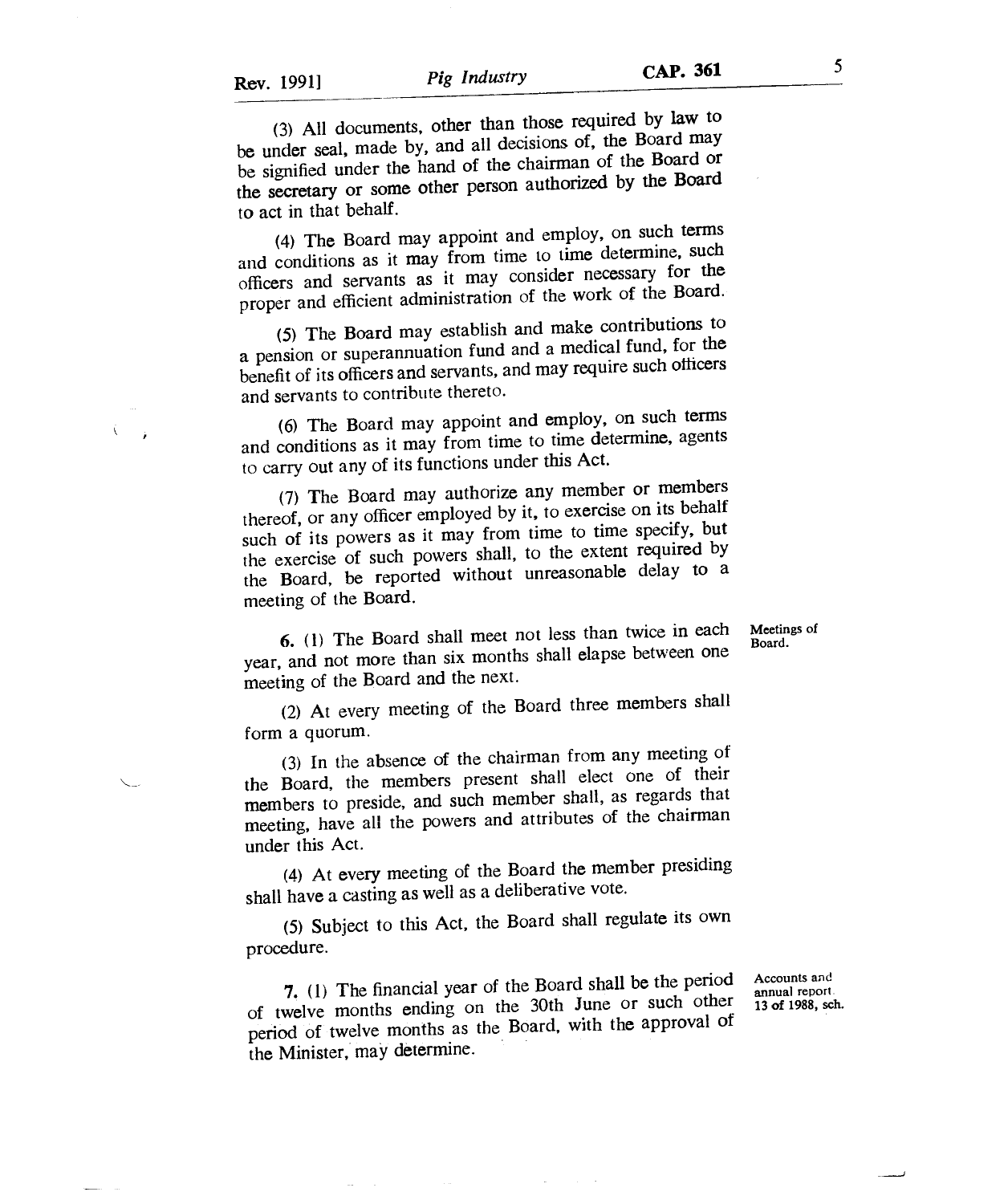(2) The Board shall cause to be kept proper books of account and other books in relation thereto and to all its undertakings, funds, activities and property, and shall prepare such other accounts as the Minister may require, and in addition shall prepare yearly balance sheets made up to the end of its financial year showing in detail the assets and liabilities of the Board.

# (3) The accounts of the Board shall be examined, audited and reported annually by the Auditor-General (Corporations).

(4) The Board shall produce and lay before the auditors all books and accounts of the Board with all vouchers in support thereof, and all books, papers and writings in its possession or control relating thereto, and the auditors shall be entitled to require from all members, officers, agents and employees of the Board such information and explanation as may be necessary for the performance of their duties as auditors.

(5) The expenses of and incidental to the audit shall be paid by the Board.

(6) The Board shall, within a period of six months after the end of its financial year or within such longer period as the Minister may approve, submit to the Minister a report of its operations during such year, together with the yearly balance sheet, and the auditor's report thereon and such other statements of accounts as the Minister shall require, and the Board shall, if the Minister so requires, publish them in such manner as the Minister may specify.

(7) The Minister shall lay a copy of the Board's report and of the auditor's report, together with copies of the balance sheet and such other statements of account as he may have required, before the National Assembly as soon as practicable.

8. The Board may, after consultation with the Minister, from time to time raise or borrow, whether by way of mortgage, charge, overdraft on a bank or in such other way as may be convenient, such sums of money as it may consider necessary for or in connexion with the exercise of its powers or the performance of its functions and duties.

9. No member, agent, officer or servant of the Board shall be personally liable for an act or default of the Board done or omitted to be done in good faith and without negligence in the course of the operations of the Board.

Power to raise or borrow money.

Protection of members, officers, etc., of Hoard.

Cap. 524.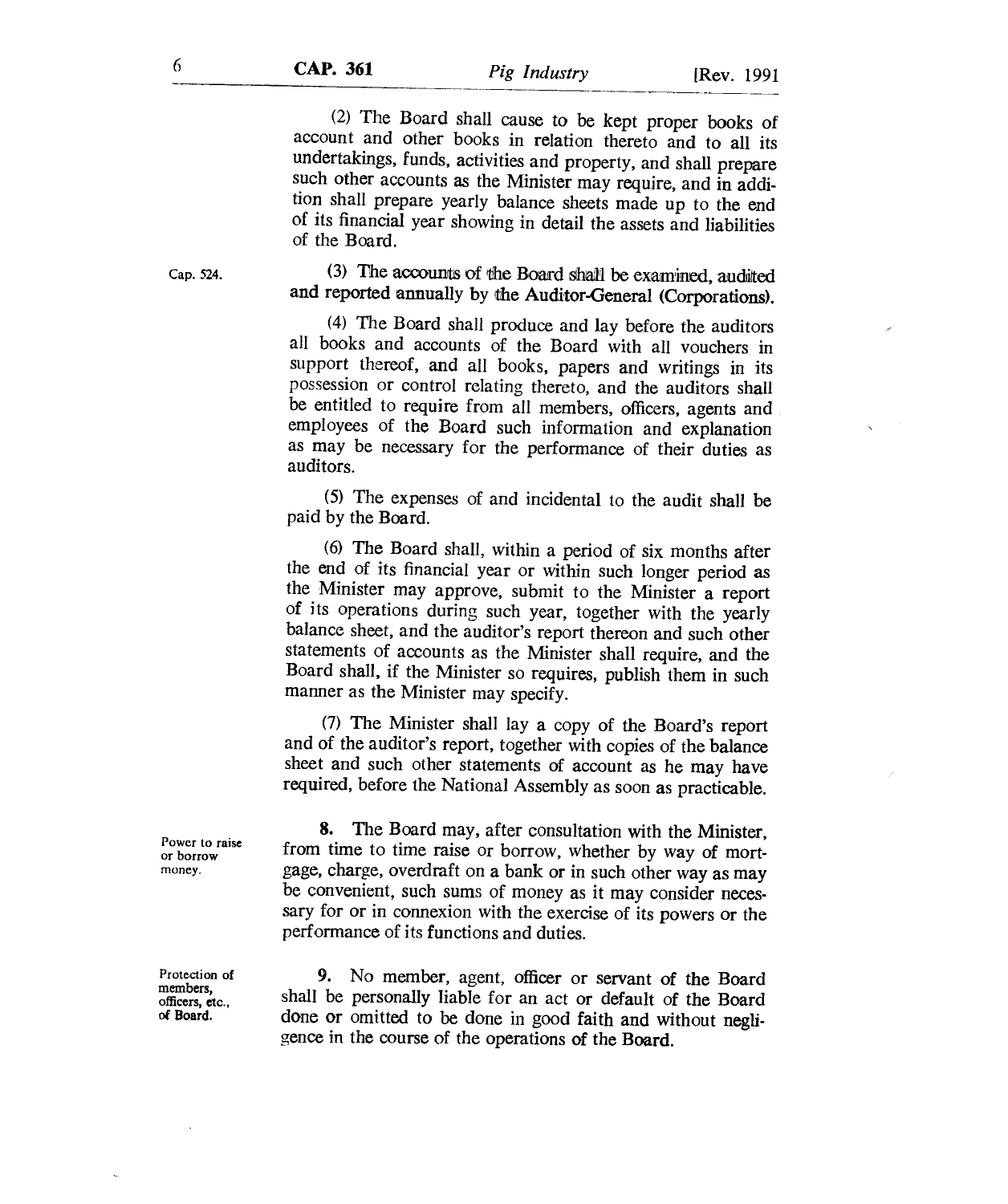10. The functions of the Board shall be—

 $(a)$  the licensing of butchers and bacon factories;

 $(b)$  advising the Minister on any matter affecting the pig industry; and

 $(c)$  the promotion and advancement of the pig industry.

11. (1) No person shall carry on business as a butcher Licensing of unless he holds a current licence from the Board to slaughter pigs and any person who contravenes this subsection shall be guilty of an offence.

(2) Application for a licence to slaughter pigs shall be made to the Board in the prescribed form.

(3) Upon receipt of an application for such a licence, the Board shall have power either to grant the licence or to refuse the application.

(4) A licence to slaughter pigs shall be in the prescribed form and shall have endorsed thereon such terms and conditions, including the area in which the licensee may sell pig meat, bacon or any other pig product, as the Board may think fit.

(5) The Board may, at any time, by notification in writing sent by registered post to the licensee, vary the terms and conditions of a licence to slaughter pigs.

**12. (1)** No person shall carry on the business of a bacon factory unless he holds a current bacon factory licence and complies with the conditions thereof and any person who contravenes this subsection shall 'be guilty of an offence

(2) Application for a bacon factory licence shall be made to the Board in the prescribed form.

(3) Upon receipt of an application for such a licence, the Board shall have power either to grant the licence or to refuse the application :

Provided that no application shall be refused in respect of any premises where the business of a bacon factory was being carried on at the commencement of this Act.

(4) A bacon factory licence shall be in the prescribed form and shall have endorsed thereon such terms and conditions, including the maximum number of pig carcasses which may be cured during any prescribed period, as the Board may think fit.

and and a

Functions of<br>Board.

Licensing of bacon factories.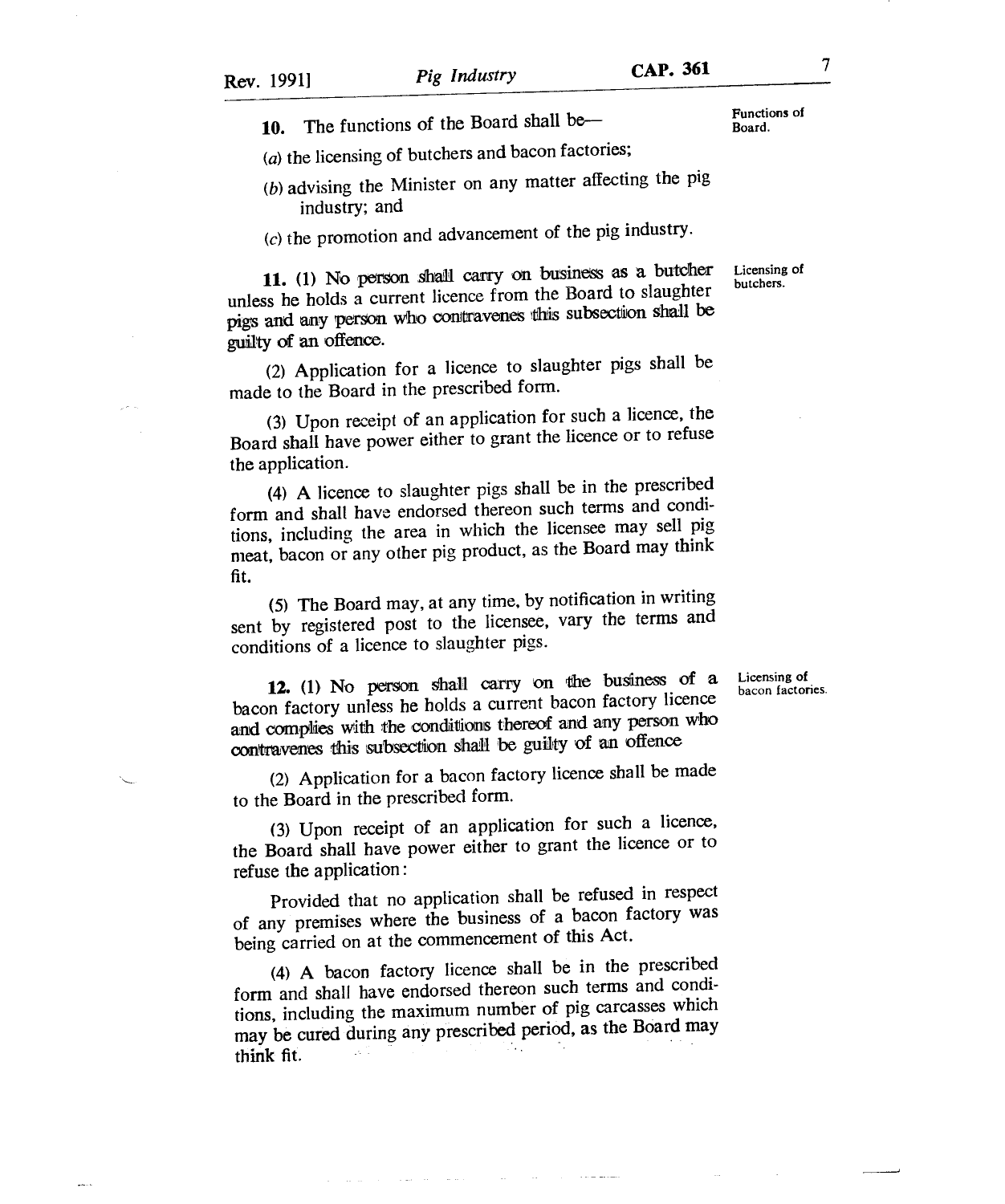*(5)* The Board may, at any time, by notification in writing sent by registered post to the licensee, vary the terms and conditions of a bacon factory licence.

**13.** (1) No person shall purchase for resale or accept for sale from any person, other than the holder of a current licence issued under section 11 or section 12, any pig meat, bacon or other pig product.

(2) No person shall sell any pig to any person, other than a licensed butcher, a licensee of a bacon factory or a pig producer.

(3) An person who contravenes subsection (1) or subsection (2) shall be guilty of an offence.

**14.** (1) Every licensee of a bacon factory and every licensed butcher shall keep annual records, in such form as may be prescribed, of the number of pigs slaughtered on each day of the year in his bacon factory or butchery, as the case may be, and every such record shall be preserved until the expiration of a period of two years from the end of the year in respect of which such record was made.

(2) Any licensee of a bacon factory or licensed butcher who fails to keep annual records as required by subsection (1) shall be guilty of an offence.

**15.** (1) Any person authorized in writing by the Board in that behalf may—

- $(a)$  require any licensee of a bacon factory or any licensed butcher or any retailer of pig meat, bacon or any other pig product, to furnish verbally or in writing and in such form as may be required, any information in relation to his business;
- (b) examine any books, records, accounts or other documents relating to such business, and require a copy of any such book, record, accounts or other document to be deposited at the office of the Board for examination;
- $(c)$  enter and inspect any premises which are being used as a bacon factory or for the slaughter of pigs, or for retailing pig meat, bacon or any other pig product.

(2) Any person who obstructs or hinders any duly authorized person acting in pursuance of subsection (1), or who on any requisition under paragraph *(a)* of sub-

Records of bacon factories and butcheries

Powers of entry and examination of records.

Control of purchasing and selling.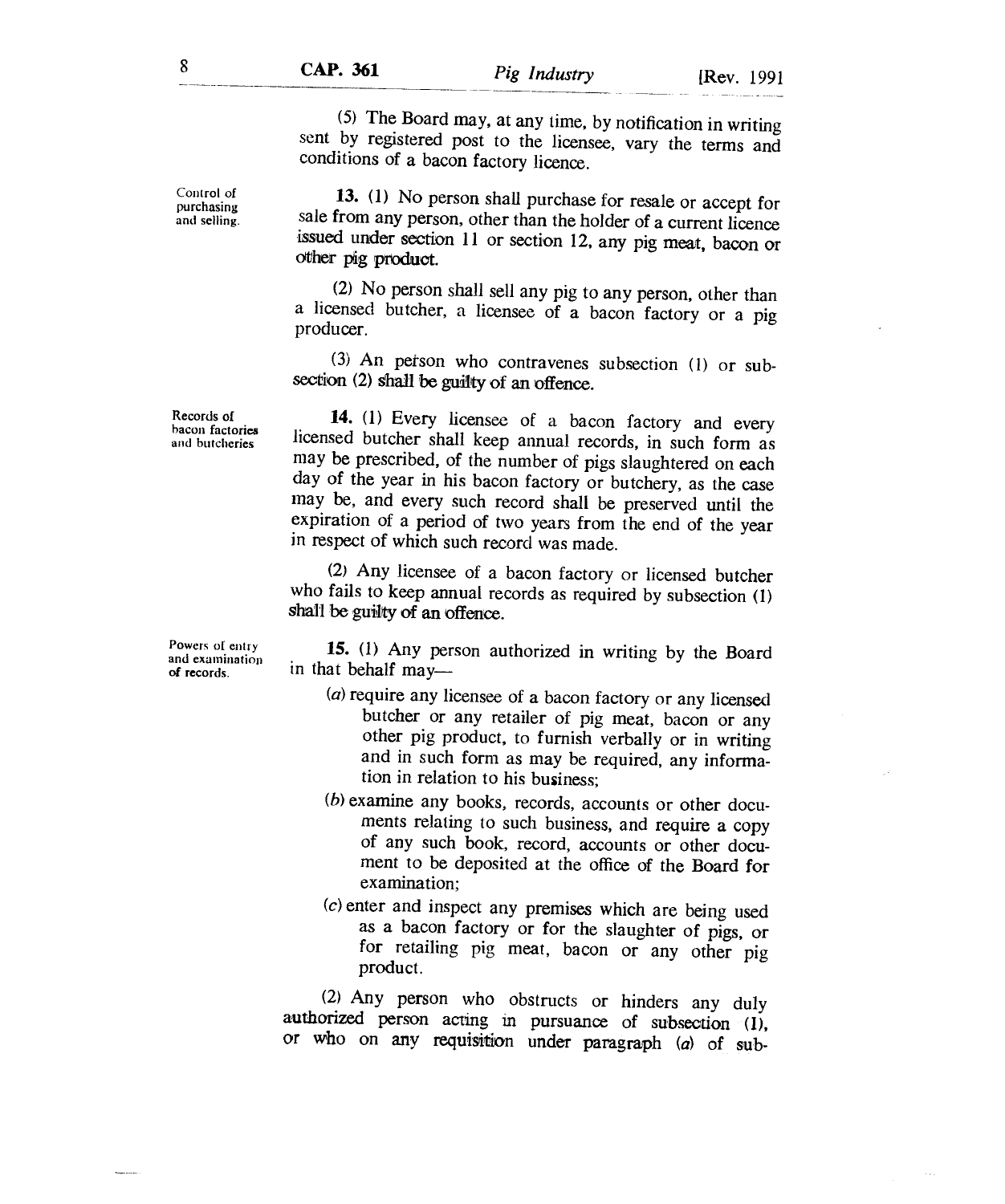**Provided that no** person may be required to answer any question the answer to which may tend to expose him to any criminal charge, penalty or forfeiture.

**16. (1) Every licence issued under this Act shall be personal to the licensee and shall not be capable of transfer to any other person.** 

**(2) The Board may cancel any such licence without notice in the event of the licensee committing any offence under this Act or any breach of the conditions of such licence.** 

**(3) The Board may cancel any such licence after giving the holder not less than three months' notice of its intention to cancel the licence on the ground that cancellation is desirable in the interests of the pig industry or the public.** 

**17.** (1) **Every licence issued under this Act shall remain in force until the death or winding up of the licensee, or until it is surrendered or cancelled under** section 16.

(2) Upon the issue of every such licence and annually thereafter, there shall be paid to the **Board by the licensee such fee in respect thereof as shall be prescribed.** 

**18. Any person aggrieved by any decision of the Board made under this Act may, within one month after being notified of such decision, appeal to the Agricultural Appeals Tribunal established under Part XV of the Agriculture Act. and the provisions of that Part shall,** *mutatis mutandis,* **apply in relation to every such appeal.** 

**19. The Minister may,** on the recommendation of the **Imposition of**  Board, by notice published in the Gazette, impose a cess on **pigs slaughtered by licensed butchers** or licensees of bacon factories.

**20. The funds of the Board shall be derived from licence Funds of Board fees imposed under this Act, and from any cess which may be imposed under section 19.** 

**21. The Board may apply its funds for all or any of the Application of following purposes—** 

(a) experiment, investigation and research in connexion **with the pig industry;** 

**Transfer and termination of licence.** 

**Duration of licence.** 

**A ppea Is.** 

**Cap. 318** 

**funds of Board.**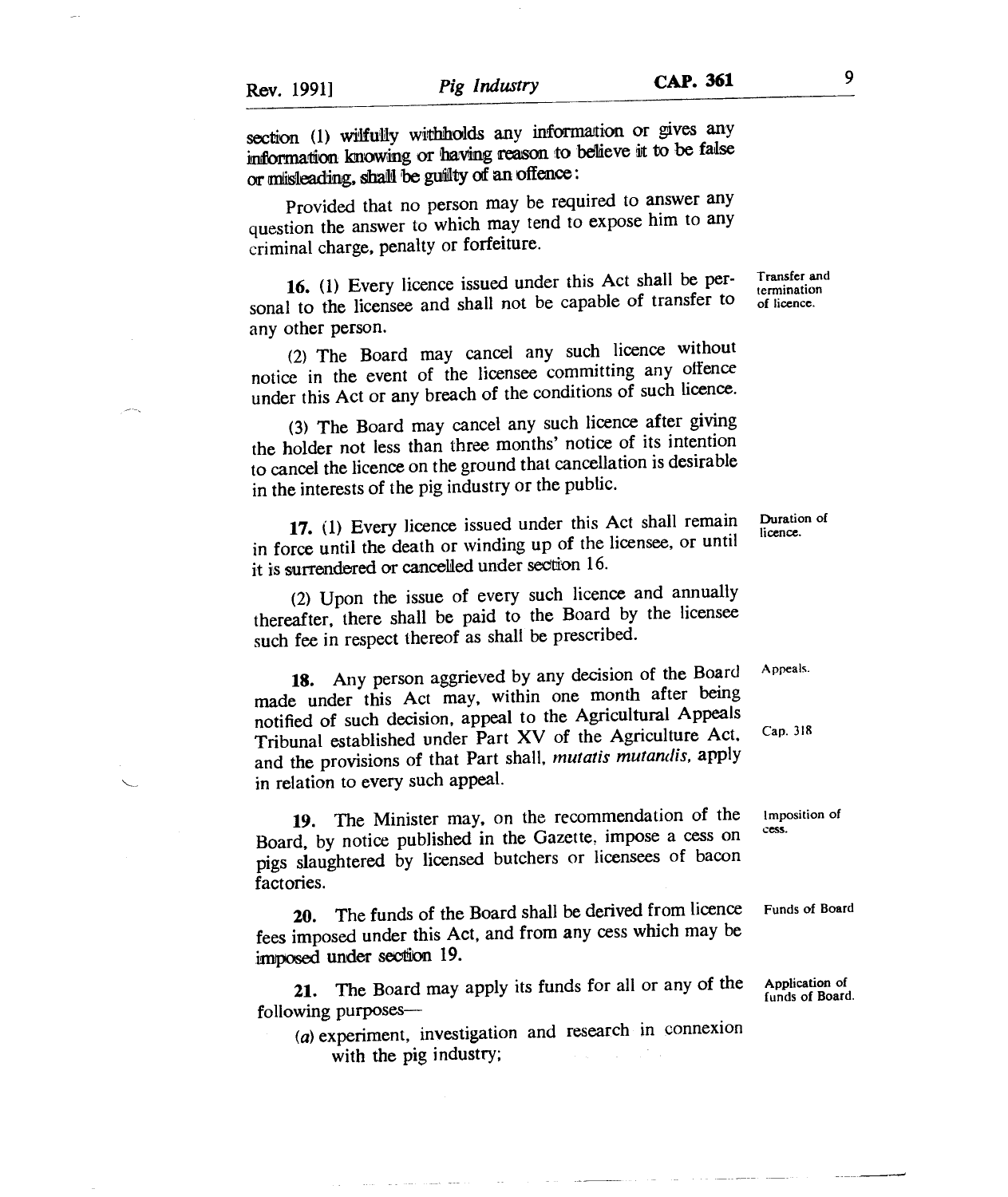- $(b)$  the cost of advertising the merits of Kenya pigs, pig meat, bacon and other pig products and increasing the sales thereof by extending existing markets and exploiting new markets, and any matters incidental **thereto;**
- $(c)$  the establishment of pig-breeding centres for the distribution of approved breeding stock to pig producers, and the purchase of equipment and facilities ancillary thereto;
- $(d)$  the remuneration of non-official members of the Board at rates to be approved by the Minister;
- (e) the payment of travelling and out-of-pocket expenses of members of the Board at rates to be approved by the Minister;
- ( $f$ ) the employment of agents and of staff, and the purchase of such equipment as the Board may consider necessary for the purpose of carrying out its functions under this Act;
- $(g)$  the investment in such securities as the Board may think fit;
- $(h)$  the meeting of obligations incurred by the Board in carrying on its operations under this Act;
- (i) with the approval of the Minister, any other purpose which, in the opinion of the Board, is calculated to promote the welfare of the pig industry.

Regulations. **22.** The Minister may, after consultation with or on the advice of the Board, make regulations for the regulation and control of the pig industry, and, without prejudice **to** the generality of the foregoing, for all or any of the following matters—

- (a) providing for the submission of returns by pig producers relating to the breeding, keeping or feeding of pigs;
- (b) prescribing the conditions subject to which bacon factories may be erected and operated;
- (e) controlling and regulating the manufacture and curing **by butchers and licensees of bacon factories of pig meat, bacon and other pig products;**
- *(d)* controlling and regulating the export and sale as ships' stores or aircraft provisions **of pig meat, bacon and other products;**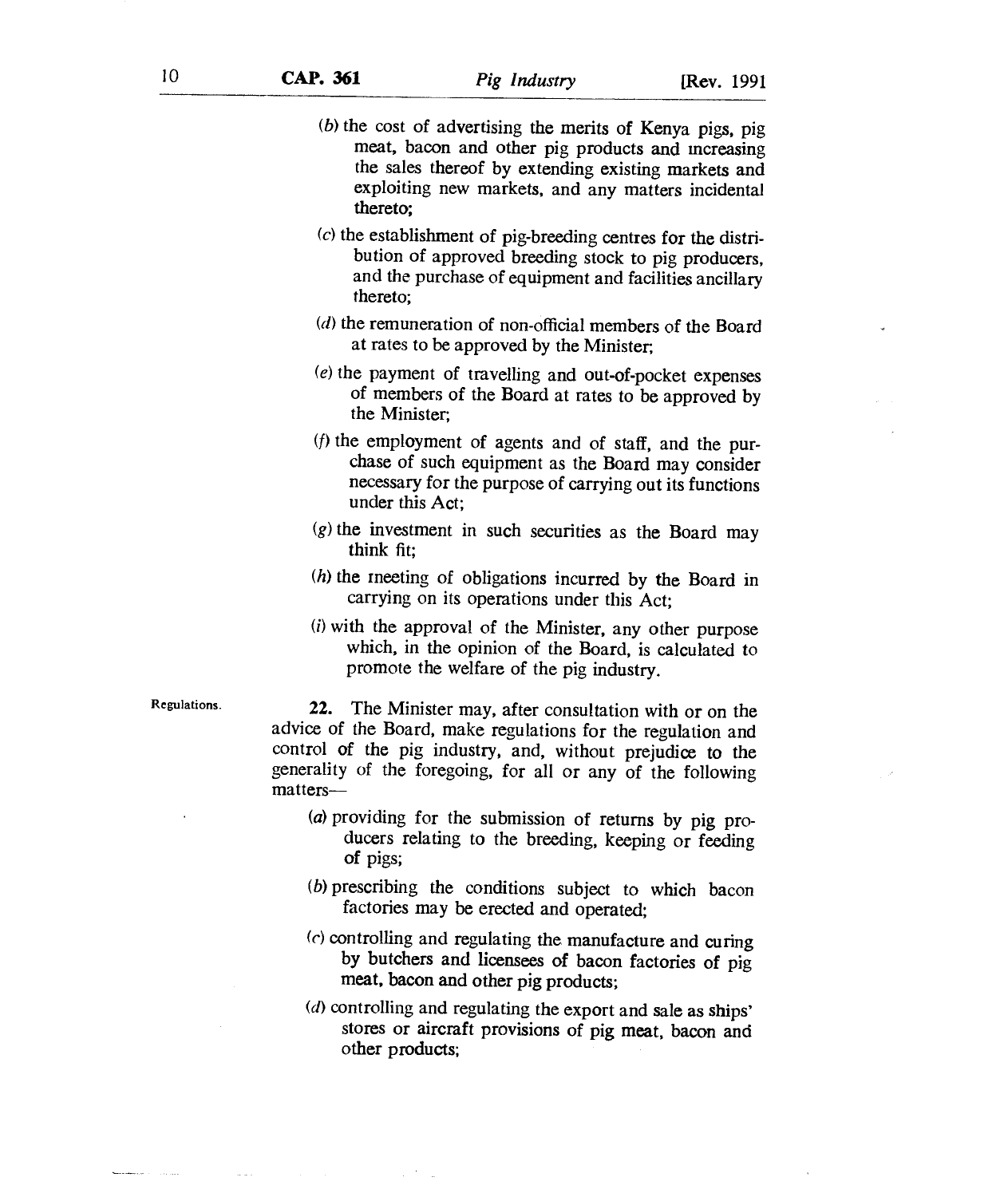- 
- (e) prescribing the procedure for the levying and the manner of payment of any cess that may be imposed under section 19;
- (f) prescribing anything required to be prescribed by this Act;
- $(g)$  generally for the better carrying out of the provisions of this Act.

**I'cnalties.** 

23. (1) Any person who is guilty of an offence under this Act shall be liable, for a first offence, to a fine not exceeding two thousand shillings or to imprisonment for a term not exceeding six months or to both and for a second or subsequent offence to a fine not exceeding ten thousand shillings or to imprisonment for a term not exceeding twelve months or to both.

(2) In addition to any other penalty, a court may, on the conviction of a person for any offence under this Act, whether a first or subsequent offence, order that any licence granted to the offender under this Act be cancelled.

24. Where any offence under this Act is committed by a partnership, company, association or co-operative society, or by any other corporation or association of individuals, every person who at the time when the offence was committed was a director, partner or officer thereof shall severally be liable to be prosecuted and punished for the offence in like manner as if he had himself committed the offence, unless he proves that the act or omission constituting the offence took place without his knowledge, consent or connivance and that he exercised all such diligence to prevent the commission of the offence as he ought to have exercised having regard to the nature of his functions as a director, partner, officer or person concerned as aforesaid and to all the circumstances.

*[25. Spent.]* 

*[26. Spent.]* 

**Offences by companies, etc**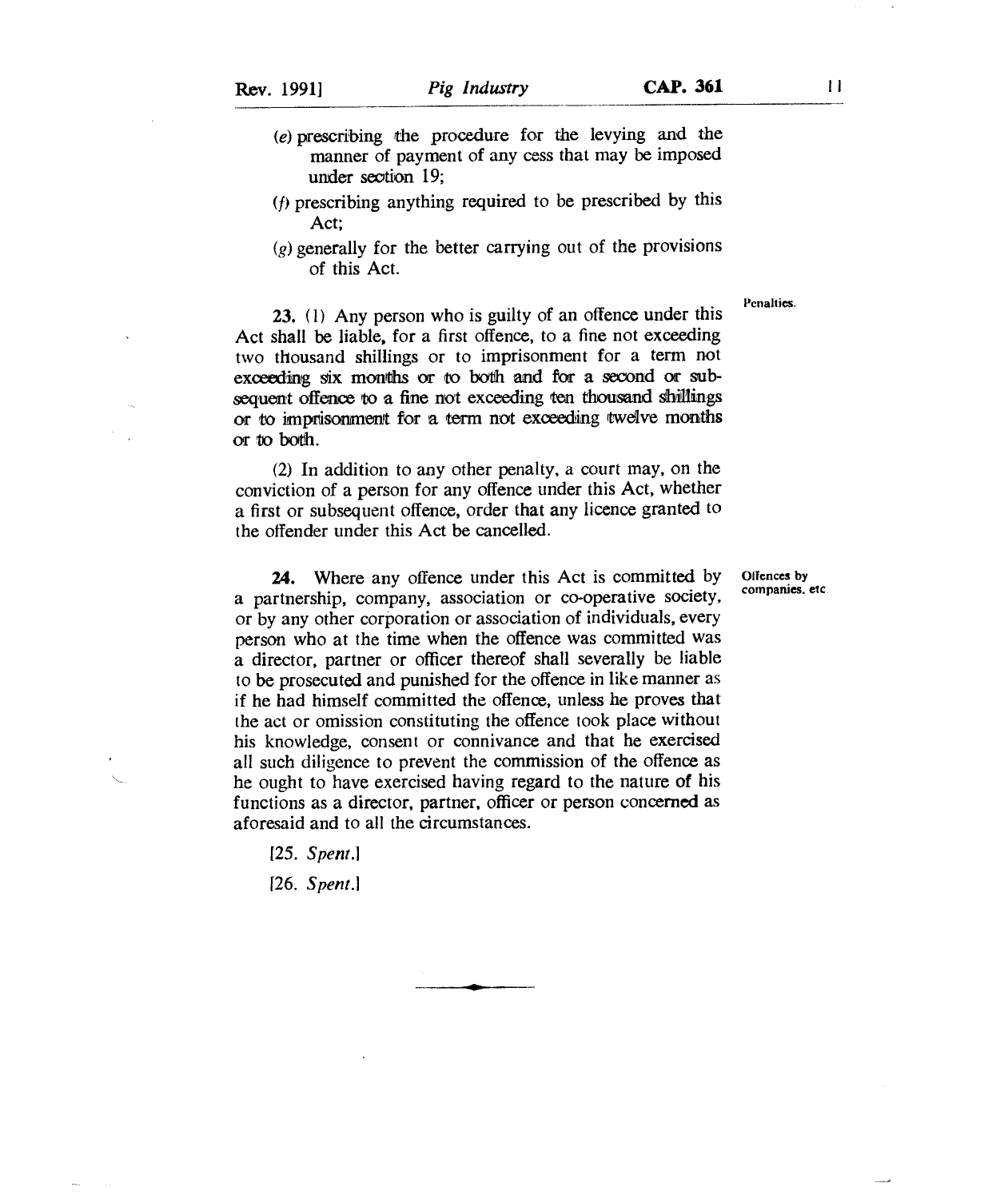ا ...

'Subsidiary]

## **SUBSIDIARY LEGISLATION**

#### Cess imposed under section 19

THE PIG IDUSTRY (IMPOSITION OF CESS) ORDER

L.N. 267/1966, L.N. 111/1969, L.N. 87/74.

1. This Order may be cited as the Pig Industry (Imposition of Cess) Order.

2. There is hereby imposed a cess at the rate of two shillings per pig slaughtered by all butchers and licensees of bacon factories.

3. The sum collected in respect of the cess imposed under paragraph 2 shall be remitted to the Pig Industry Board on or before 15th day of the month next following the month during which it had been deducted.

Regulations under section 22

#### L.N. 110/69. THE PIG INDUSTRY (LICENSING OF BUTCHERS) REGULATIONS

1. These Regulaions may be cited as the Pig Industry (Licensing of Butchers) Regulations.

2. In these Regulations, unless the context otherwise requires—

"licence" means licence issued under regulation 4;

Cap. 242.

"Inspector" means inspector within the meaning of the Public Health Act or any other person authorized by him.

3. (1)An application for butcher's licence shall be in such form as the Pig Industry Board may specify.

(2) An application for a licence made under paragraph (1) shall be accompanied by a fee of fifty shillings.

4. (1) The Board may, upon receiving application under regulation 3, grant or refuse a butcher's licence and may attach to the grant of such licence such conditions as they think fit.

(2) No licence may be issued unless the proposed abattoir has been approved by an inspector.

5. Any person who slaughters any pig without a licence or otherwise than in accordance with the terms and conditions of such licence shall be guilty of an offence.

6. The carcasses shall be inspected by an inspector and certified fit for human consumption before being offered for sale.

7. Any person who offers any carcass for sale which has not been inspected and certified fit under these Regulations by an inspector shall be guilty of an offence.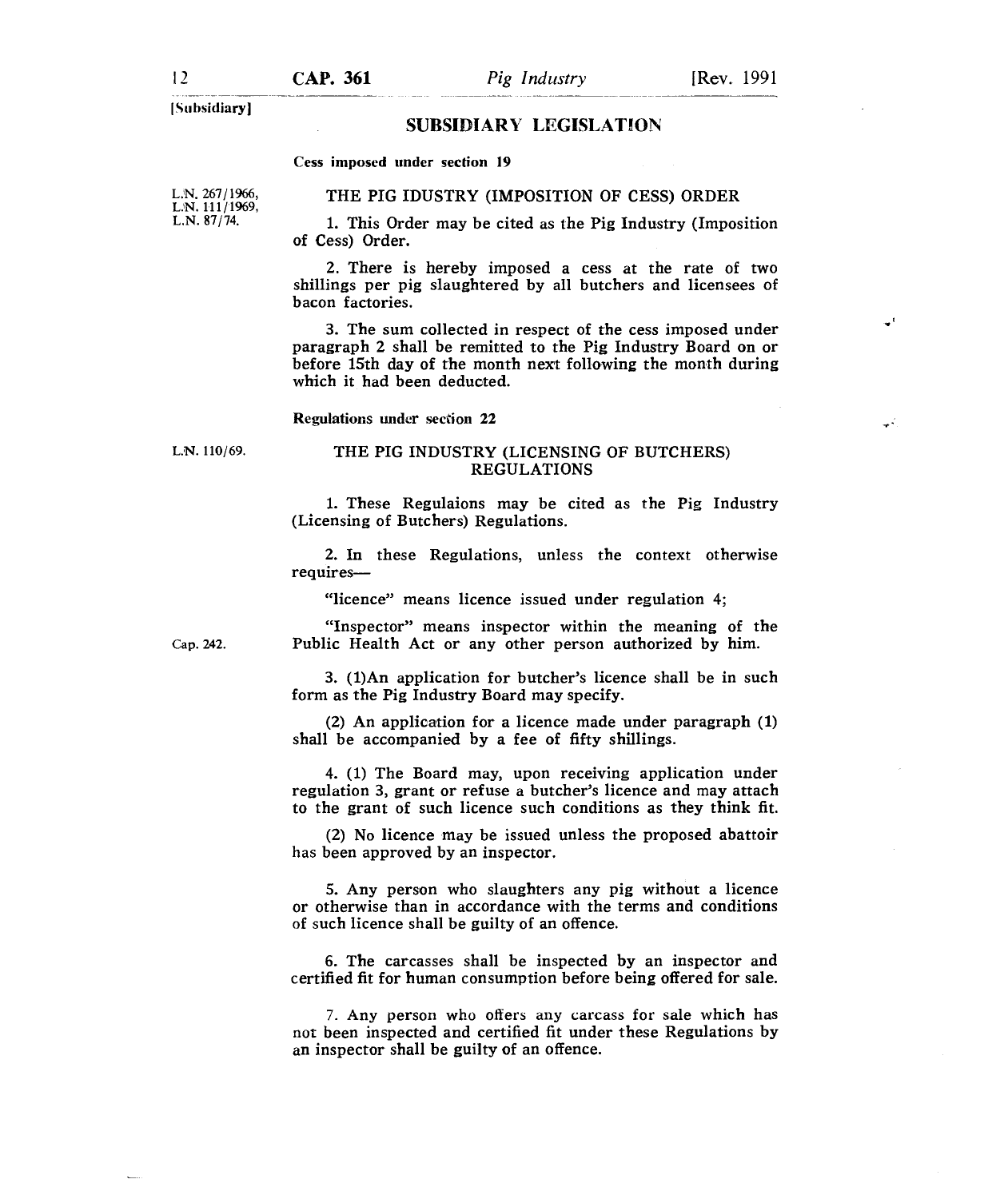**[Subsidiary]** 

8. Every butcher shall submit to the Pig Industry Board on or before the 15th day of every month records showing the total weight of the pigs slaughtered during the last preceding month.

9. Any person who submits any misleading or inaccurate records under these Regulations shall be guilty of an offence.

10. (1) No person other than the Uplands Bacon Factory (Kenya Limited) shall *sell* or offer for sale any pig meat as ships' stores.

(2) Any person who contravenes paragraph (1) shall be guilty of an offence.

11.Any person who is guilty of an offence under these Regulations shall be liable for a first offence to a fine not exceeding two thousand shillings or to a term of imprisonment not exceeding six months or to both and for a second or subsequent offence to a fine not exceeding ten thousand shillings or to imprisonment for a term not exceeding twelve months or to both.

### THE PIG INDUSTRY (CONTROL OF EXPORTS) REGULATIONS

L.N. 88/74.

1. These Regulations may be cited as the Pig Industry (Control of Exports) Regulations.

2. No person shall export, sell or offer for sale as ships stores or aircraft provisions any pig meat, bacon or other pig product unless the pig from which such pig meat, bacon or such other pig product is prepared has been slaughtered in an abattoir, slaughterhouse or any other place declared to be an export slaughterhouse under the Meat Control (Export Slaughterhouse) Regulations.

3. Any person who contravenes regulation 2 shall be guilty of an offence and shall be liable, for a first offence, to a fine not exceeding two thousand shillings or to imprisonment for a term not exceeding six months or to both and for a second or subsequent offence to a fine not exceeding ten thousand shillings or to imprisonment for a term not exceeding twelve months or to both.